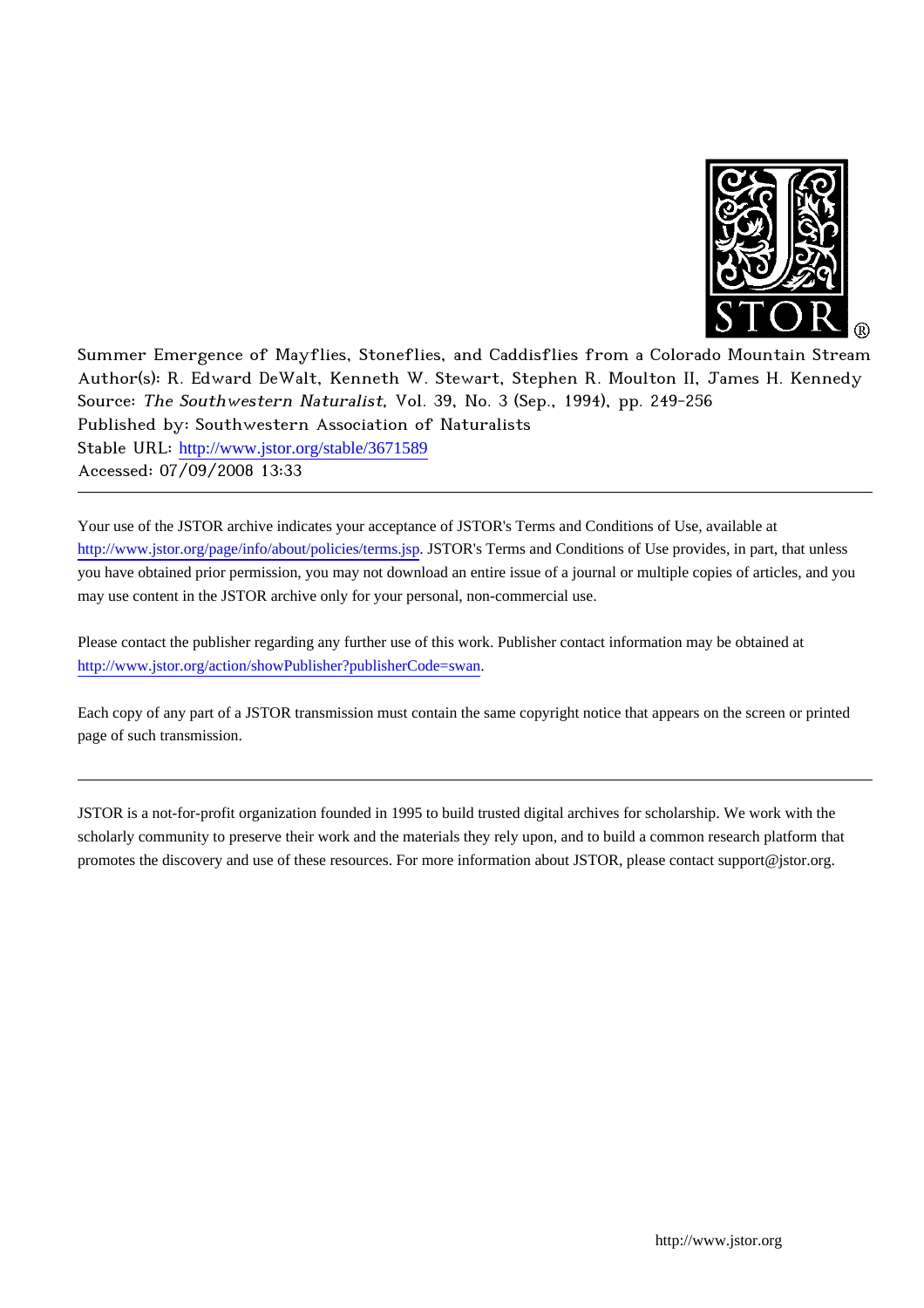## **SUMMER EMERGENCE OF MAYFLIES, STONEFLIES, AND CADDISFLIES FROM A COLORADO MOUNTAIN STREAM**

## **R. EDWARD DEWALT, KENNETH W. STEWART, STEPHEN R. MOULTON II, AND JAMES H. KENNEDY**

**University of North Texas, Department of Biological Sciences, Denton, TX 76203 Present address of RED: Department of Zoology and Physiology, Louisiana State University, Baton Rouge, LA 70803** 

**ABSTRACT-The summer emergence patterns of mayfly, stonefly, and caddisfly species are described for a second order, southern Rocky Mountain Colorado stream. Frequent, standardized, sweepnetting and emergence trap samples provided 1,779 adults of 45 taxa consisting of 11 mayfly, 15 stonefly, and 19 caddisfly species. The five most dominant species were, in order of importance, Suwallia nr. lineosa, Sweltsa coloradensis, Oligophlebodes minutus, Paraleuctra vershina, and Baetis bicaudatus. Stoneflies contributed 70% of all adults collected. Peak species richness of all orders occurred near the summer**  solstice and maximum water temperatures. The range of slope values generated by simple linear regression of cumulative percentage catch revealed that emergence was extended (slopes < 4%/day) for five of the seven most abundant species. Two caddisflies, O. minutus and Rhyacophila pellisa, **displayed a synchronous emergence pattern. This study adds 35 new records for the Rio Conejos drainage and Conejos County and provides a baseline of comparison against future changes in species richness among these orders.** 

**Mayflies (Ephemeroptera), stoneflies (Plecoptera), and caddisflies (Trichoptera) are among the dominant insect orders in Rocky Mountain stream ecosystems, yet there are no published accounts of the species-level diversity or emergence phenology of all three groups in any stream of the region. Ward and Kondratieff (1992) state that most of the comprehensive knowledge of aquatic insects in Colorado has been amassed only recently, and that much work on insect life histories and distribution patterns remains to be conducted.** 

**Emergence is an important aspect of the life histories of aquatic insects in that it sets the stage for the next generation (Corbet, 1964; Sheldon and Jewett, 1967). Patterns of emergence may affect the allocation of resources and avoidance of competition through temporal segregation of morphologically or functionally similar species (Grant and Mackay, 1969).** 

**Corbet (1964) described four types of emergence patterns: continuous, rhythmic, sporadic, and seasonal. Most aquatic insects of high latitudes and altitudes exhibit a seasonal emergence pattern. The interaction of temperature, photoperiod, and local climate conditions helps to de-** **termine aquatic insect seasonal phenology in temperate regions (Masteller, 1983, 1993).** 

**Our objectives were to characterize the summer emergence patterns and emergence synchrony of the adult mayflies, stoneflies, and caddisflies in Massey Gulch, a small tributary of the Rio Conejos of south-central Colorado. There are no published reports of previous collections or studies of this stream. Few species records are available for the Rio Grande, Rio Conejos, and adjacent streams of the San Juan Mountains (Stark et al., 1973a, 1973b; Baumann et al., 1977; and Szczytko and Stewart, 1979 for stoneflies; Herrman et al., 1986 for caddisflies; Ward and Kondratieff, 1992; McCafferty et al., 1993 for mayflies).** 

**MATERIALS AND METHODS-Massey Gulch is a second-order stream located at 106?15'W longitude and 37?03'N latitude. Emergence was monitored along an approximate 100 m stretch of the stream about 1.5 km upstream from its confluence with the Rio Conejos, 23 km west of Antonito, Colorado. The stream was no more than 3 m wide, and it had a permanent flow at this 2,700 m elevation, mixed-coniferous forest site.** 

**A Ryane model J, continuous recording thermograph was placed in the stream on 21 May 1989 and**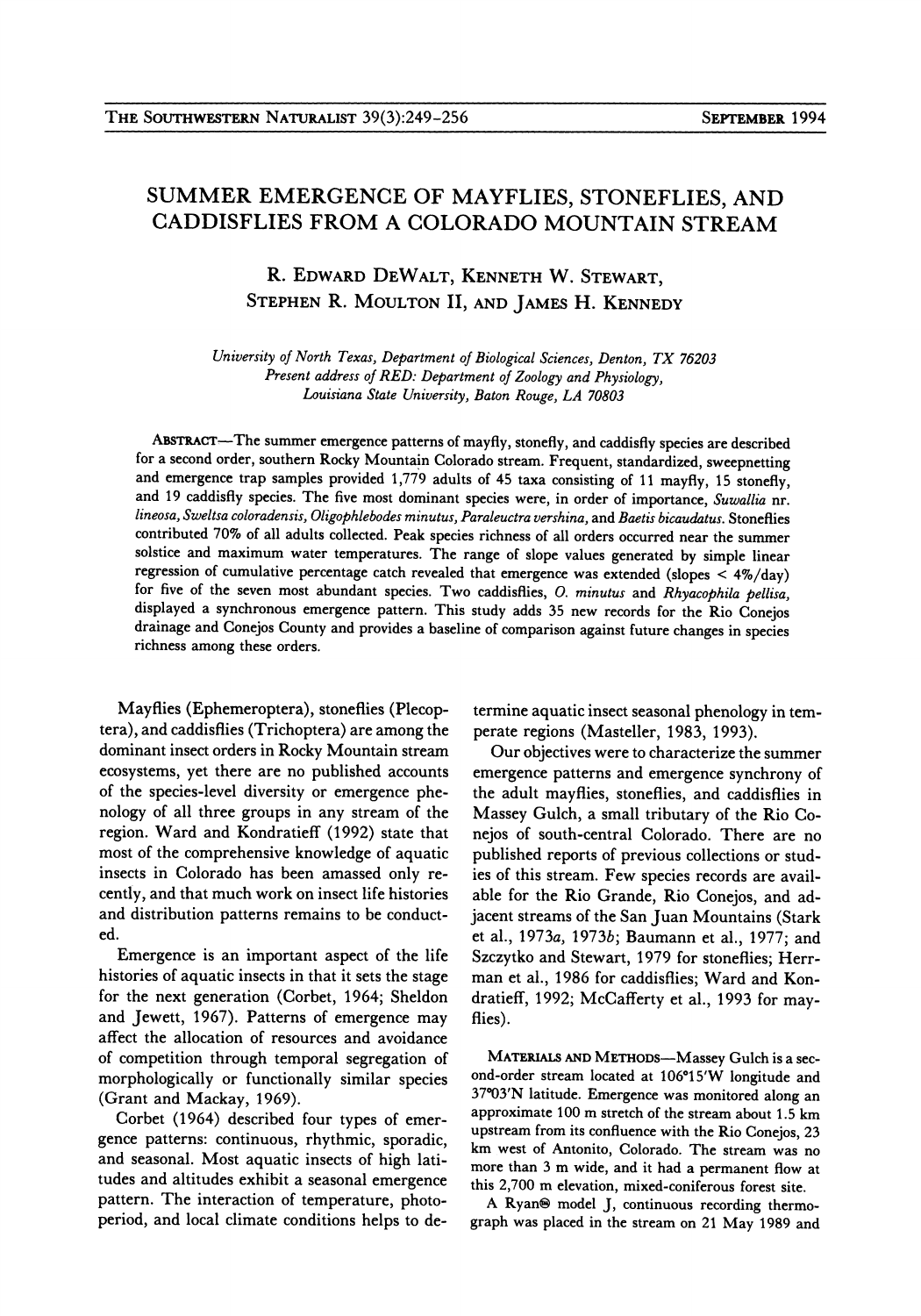

FIG. 1-Mean stream temperature (solid line)  $\pm SD$ **for Massey Gulch, 21 May through 8 August 1989.** 

**remained until 9 August 1989. Mean daily temperatures were determined from records at 0600, 1200, 1800 and 2400 h.** 

**Emergence traps and sweeping of riparian vegetation were used to collect adults. Harper and Pilon (1970) indicated that emergence traps were the only devices that yielded true emergence periods. All other methods documented adult presence. The combination of emergence trap catches and sweepnetting of riparian vegetation should therefore yield a good indication of the time period encompassing actual emergence and the duration of adult presence.** 

Two floating emergence traps (0.25 m<sup>2</sup>, each) were **deployed on the stream 27 May through 6 August 1989. These were placed within 10 m of each other on an extensive riffle. No attempt was made at a random placement since the stream was small and only two traps were used. Both traps were fitted with an aluminum screen attached to the downstream side of the trap and weighted to the substrate with stream cobble. This augmented the catch of mayflies and caddisflies whose pre-emergent drifting and midstream emergence might allow them to drift past a floating trap. This screen also provided emergence substrate for stoneflies.** 

**Teneral adults climbed upward to a terminal collection container filled with an 80% ethanol and ethylene glycol (to retard evaporation) mixture. The traps were emptied at 2- to 5-day intervals. Sweepnetting of a 30-m stretch of riparian vegetation was conducted with equal effort over the same vegetation zone on those days when emergence traps were emptied. Adults were stored in 80% ethanol. Wet weather prevented sweepnetting on 8 and 10 June, 27 July, and 1 and 6 August.** 

**All individuals were identified to the lowest level possible. The temporal pattern of species richness was plotted for all dates covered by the two collection methods. Sex-specific kite diagrams were constructed for species for which 13 or more individuals were collected. For each species, the number of males and females collected per date was converted to a percentage of the total number (males plus females of the species).** 

**Synchrony of emergence was analyzed for species with 30 or more individuals and where the emergence was complete. Numbers collected per date were trans-** **formed to cumulative percentage catch for each species. This was plotted against the total number of days since first capture and subjected to a simple linear regression as a means of describing the emergence curve. This approach provided ranges of slope values for the categorization of emergence synchrony.** 

**The seasonality of the study period precluded assessment of adult presence of winter stoneflies and some fall emerging limnephilid caddisflies. However, we feel confident that the majority of the mayfly, stonefly, and caddisfly species at this site were collected due to their largely summer emergence and our experience collecting in the area during other seasons on other streams. Vouchers of all species have been deposited in the University of North Texas Entomological Museum or in the personal collection of the senior author.** 

**RESULTS-Mean stream temperatures (Fig. 1) at the beginning of the collection season oscillated near 8'C, decreased to 7.0?C during the cool, cloudy weather of 9 to 11 June and warmed gradually to 13.20C by 17 July. Stream temperatures dropped erratically thereafter.** 

**The 1,779 adults collected consisted of 70% stoneflies (15 species), 20% caddisflies (19 species), and 10% mayflies (11 species) (Table 1). Twenty-five (54.3%) species were represented by five or fewer individuals. The five numerically dominant species, including Suwallia nr. lineosa (Banks), Sweltsa coloradensis (Banks), Oligophlebodes minutus Banks, Paraleuctra vershina Gaufin and Ricker, and Baetis bicaudatus Dodds, contributed 71% of all individuals collected. Summer samples were dominated by chloroperlid stoneflies that accounted for 56% of all individuals collected.** 

**The temporal pattern of species richness for adults was similar among the three orders studied (Fig. 2). Stoneflies attained peak diversity from 27 June to 6 July, while caddisfly and mayfly peaks appeared at 6 July. Peak diversity for all species combined occurred in advance of peak mean stream temperature by slightly more than 1 week.** 

**All three orders demonstrated a typical succession of species throughout the summer. Mayflies showed marked succession among the baetids (Fig. 3). Separation of systematically-related species was most evident among the numerically dominant stoneflies (Fig. 4). A morphologically similar species pair, S. coloradensis and S. lamba (Needham and Claassen), were well separated by peak flight periods, while S. coloradensis and the morphologically distinct S. borealis (Banks)**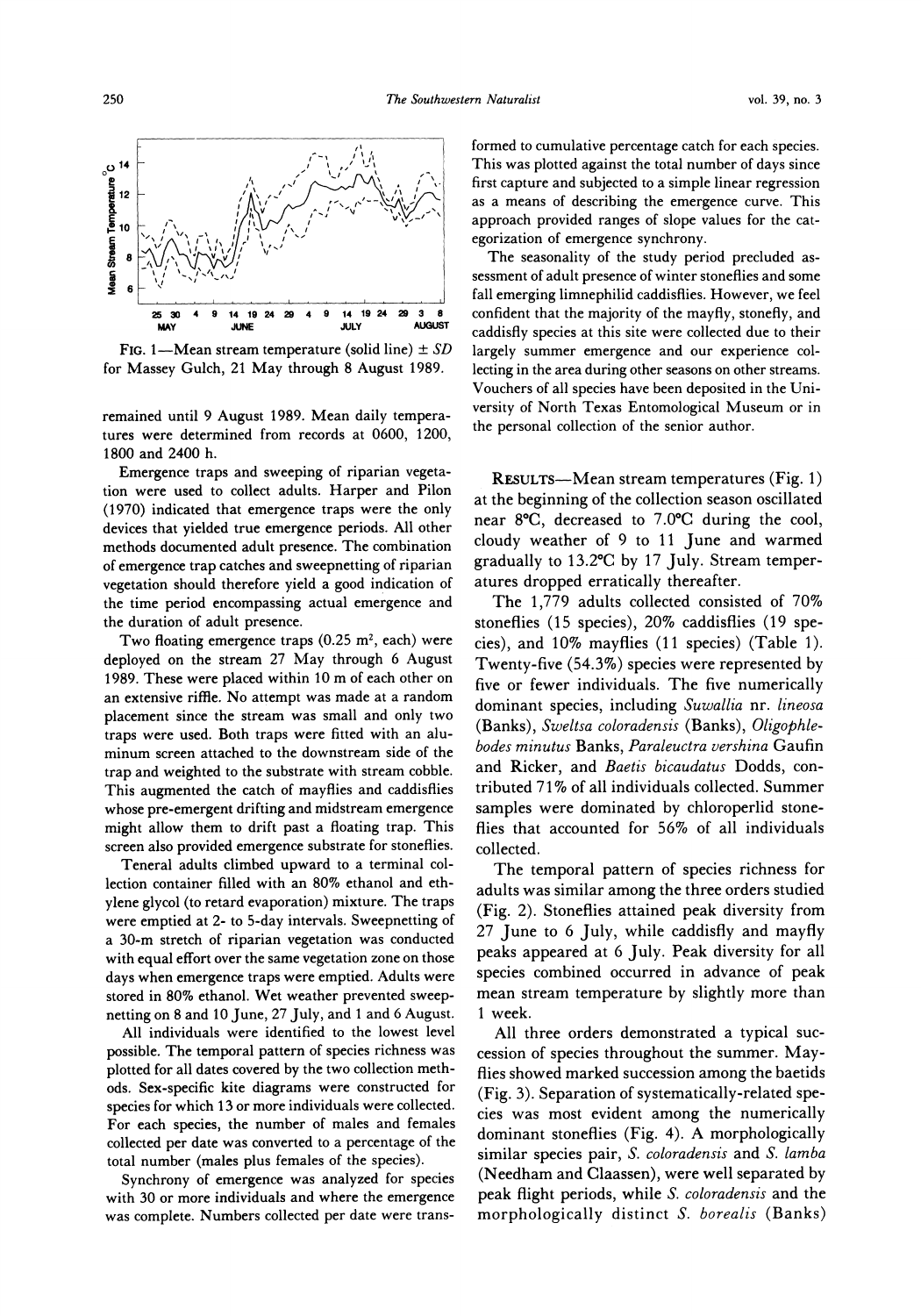**TABLE 1-Number and percentage of total Ephemeroptera, Plecoptera and Trichoptera adults collected from Massey Gulch, Colorado, summer, 1989. All taxa marked with an asterisk represent new county and drainage records. Total number collected = 1,779.** 

| Taxon                                        | Number       | Percent |
|----------------------------------------------|--------------|---------|
| Ephemeroptera                                |              |         |
| Heptagenioidea                               |              |         |
| Siphlonuridae                                |              |         |
| Siphlonurus occidentalis Eaton*              | 1            |         |
| Ameletidae                                   |              |         |
| Ameletus sp.                                 | 1            |         |
| <b>Baetidae</b>                              |              |         |
| Baetis bicaudatus Dodds*                     | 94           | 5.3     |
| B. tricaudatus Dodds*                        | 17           | 1.0     |
| <i>Baetis</i> sp.                            | 2            |         |
| Diphetor hageni (Eaton)*                     | 9            |         |
| Heptageniidae                                |              |         |
| Cinygmula mimus (Eaton)*                     | 25           | 1.4     |
| Iron albertae (McDunnough)*                  | 33           | 1.9     |
| Leptophlebioidea                             |              |         |
| Leptophlebiidae                              |              |         |
| Paraleptophlebia heteronea (McDunnough)*     | 1            |         |
| Ephemerellidae                               |              |         |
| Drunella doddsi (Needham)*                   | 4            |         |
| Ephemerella sp.                              | 1            |         |
| Plecoptera                                   |              |         |
| Euholognatha                                 |              |         |
| Capniidae                                    |              |         |
| Eucapnopsis brevicauda Claassen*             | $\mathbf{1}$ |         |
| Leuctridae                                   |              |         |
| Paraleuctra vershina Gaufin and Ricker*      | 105          | 5.9     |
| Nemouridae                                   |              |         |
| Malenka coloradensis (Banks)                 | 19           | 1.1     |
| Podmosta delicatula (Claassen)*              | 89           | 5.0     |
| Zapada frigida (Claassen)*                   | 5            |         |
| Taeniopterygidae                             |              |         |
| Taenionema pallidum (Banks)*                 | 3            |         |
| Systellognatha                               |              |         |
| Chloroperlidae                               |              |         |
| Plumiperla diversa (Frison)*                 | 3            |         |
| Suwallia nr. lineosa (Banks)*                | 657          | 37.0    |
| Suwallia pallidula (Banks)*                  | 25           | 1.4     |
| Sweltsa borealis (Banks)*                    | 31           | 1.7     |
| Sweltsa coloradensis (Banks)*                | 205          | 11.5    |
| Sweltsa lamba (Needham & Claassen)*          | 16           | 0.8     |
| Triznaka pintada (Ricker)*                   | 59           | 3.3     |
| Perlidae                                     |              |         |
| Hesperoperla pacifica (Banks)                | 21           | 1.2     |
| Perlodidae                                   |              |         |
| Isoperla fulva Claassen                      | 3            |         |
| Trichoptera                                  |              |         |
| Rhyacophiloidea                              |              |         |
| Rhyacophilidae<br>Rhyacophila alberta Banks* |              |         |
| Rhyacophila brunnea Banks*                   | 2<br>5       |         |
| Rhyacophila coloradensis Banks*              | 1            |         |
| Rhyacophila pellisa Ross*                    | 46           | 2.5     |
|                                              |              |         |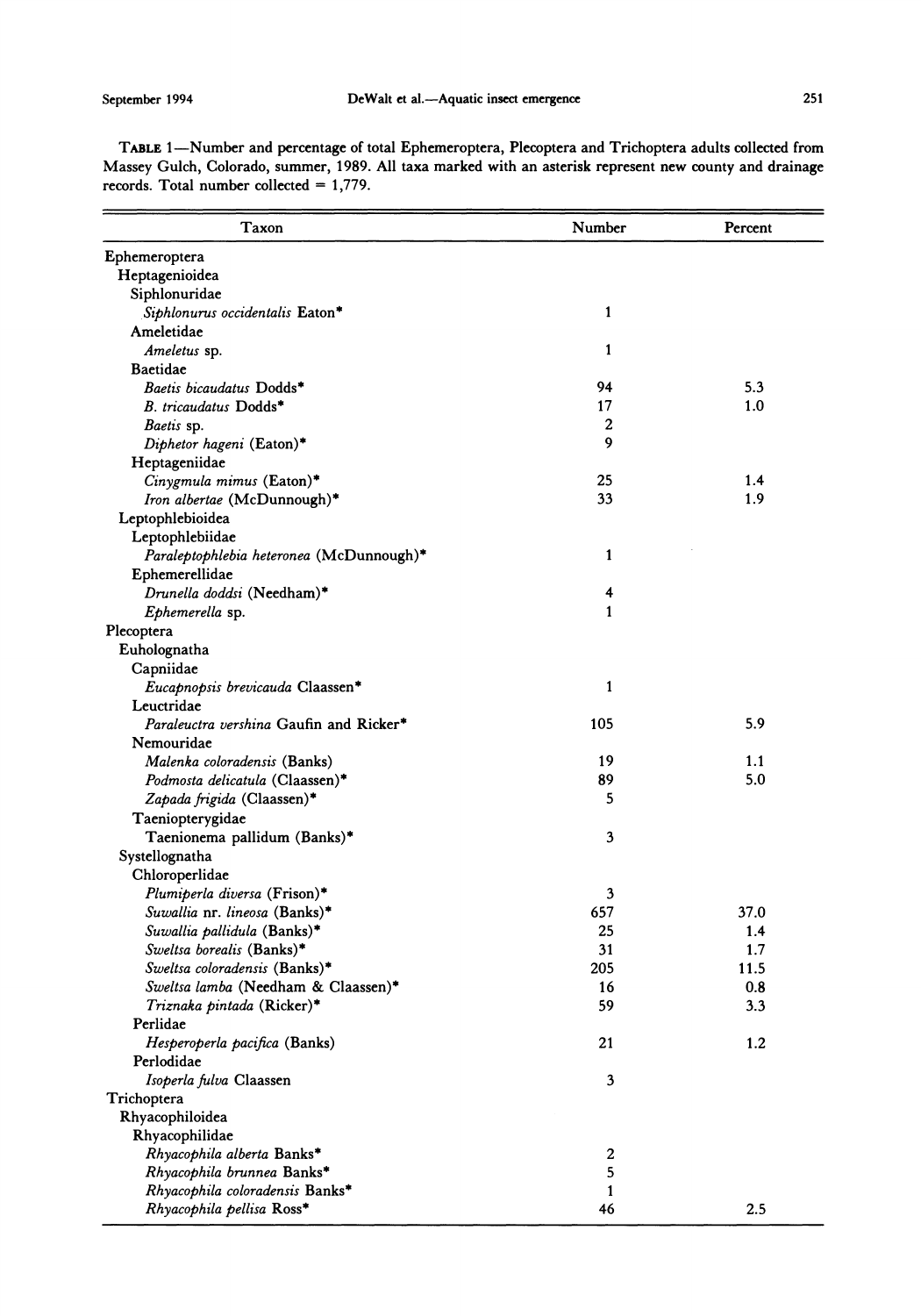| TABLE 1-Continued. |  |
|--------------------|--|
|--------------------|--|

| Taxon                               | Number         | Percent |  |
|-------------------------------------|----------------|---------|--|
| Hydroptiloidea                      |                |         |  |
| Glossosomatidae                     |                |         |  |
| Anagapetus debilis (Ross)*          | 13             |         |  |
| Glossosoma verdona Ross*            | 7              |         |  |
| Hydroptilidae                       |                |         |  |
| Hydroptila rono Ross*               | 32             | 1.8     |  |
| Stactobiella delira (Ross)*         | $\overline{c}$ |         |  |
| Hydropsychoidea                     |                |         |  |
| Hydropsychidae                      |                |         |  |
| Arctopsyche grandis (Banks)         | 18             | 1.0     |  |
| Ceratopsyche oslari (Banks)*        | 5              |         |  |
| Limnephiloidea                      |                |         |  |
| Limnephilidae                       |                |         |  |
| Dicosmoecus atripes (Hagen)*        | 1              |         |  |
| Hesperophylax occidentalis (Banks)* | 1              |         |  |
| Onocosmoecus unicolor (Banks)       | $\overline{c}$ |         |  |
| Uenoidae                            |                |         |  |
| Neothremma alicia Dodds & Hisaw     | 1              |         |  |
| Oligophlebodes minutus (Banks)*     | 194            | 10.9    |  |
| Brachycentridae                     |                |         |  |
| Micrasema bactro Ross*              | 1              |         |  |
| Lepidostomatidae                    |                |         |  |
| Lepidostoma cascadense (Milne)*     | 14             |         |  |
| Lepidostoma prob. ormeum Ross       | 1              |         |  |
| Lepidostoma pluviale (Milne)*       | 3              |         |  |

**showed nearly complete overlap. Suwallia nr. lineosa and S. pallidula (Banks) were also well separated by time. Caddisflies also succeeded each other (Fig. 5), but temporal segregation was difficult to demonstrate due to low numbers of individuals in the morphologically-similar and diverse species within Rhyacophila and Lepidostoma.** 



FIG. 2-Temporal pattern of species richness for **each order and for all taxa combined from Massey Gulch.** 

**Synchrony analysis produced slopes varying from 1.7%/day to 6.2%/day. An arbitrary cutoff was set at 4.0%/day to distinguish between extended and synchronous emerging species (Table 2). Plots of cumulative emergence revealed that the five extended emerging species had S-shaped curves (Fig. 6A), while the two synchronous emerging species displayed J-shaped curves (Fig. 6B).** 

**DISCUSSION-Thirty-five species of mayflies, stoneflies, and caddisflies that were collected from Massey Gulch have never been reported from the parent drainage, the Rio Conejos, or from any drainage in Conejos County (Table 1). Mc-Cafferty et al. (1993) listed 97 mayfly species from Colorado but only Rhithrogena hageni Eaton from the Rio Conejos drainage and Conejos Co. Our work adds eight additional species (Table 1) for the county and drainage. Only nine species of stoneflies were listed from the county by Stark et al. (1973a, 1973b), Baumann et al. (1977), Szczytko and Stewart (1979), and Nelson and Baumann (1989) from the county. Our study has**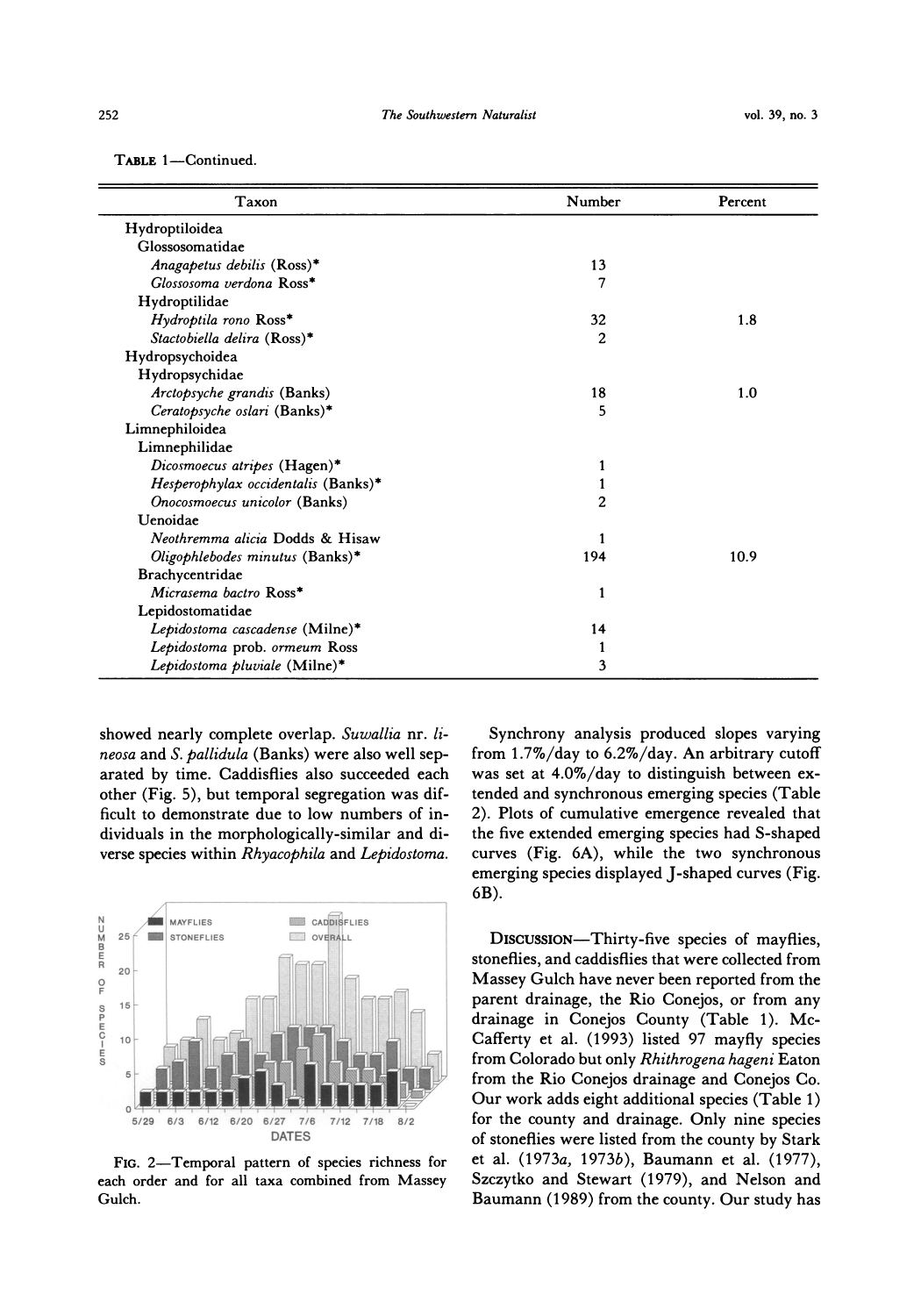

**FIG. 3-Percentage catch of adult mayflies from Massey Gulch. Cross-hatched pattern = females, black = males. Sex ratios (male: female) are listed for each species.** 

**added 13 new county records (Table 1) to bring the total to 22. Herrman et al. (1986) listed only 13 caddisfly species from the county. Fifteen new species records of caddisflies were added for this region (Table 1).** 

**This small tributary was surprisingly diverse in comparison with previous studies on the altitudinal distribution of aquatic insects in Colorado (Dodds and Hisaw, 1925; Knight and Gaufin, 1966; Stanford and Ward, 1983; Ward, 1984, 1986). Species richness in these studies peaked in stream orders five and six in the cooler climates of central and northern Colorado. A lower order stream, roughly comparable to Massey Gulch contained less than 20 species of these three orders; however, many were not identified to species (Ward, 1986).** 

**Extended emergence patterns were more prevalent in this stream than synchronous ones (Fig. 6A, B). Corbet (1964) proposed that synchrony of emergence may be tied to synchronous growth in immatures of aquatic insects. Those that matured before winter may emerge more synchronously than species with less synchronous development. This may be the case for 0. minutus and** 



**FIG. 4-Percentage catch of adult stoneflies from Massey Gulch. Cross-hatched pattern = females, black = males. Empty polygons represent combined sexes. Sex ratios (male: female), or total individuals are provided.** 

**Rhyacophila pellisa Ross (Fig. 6B). Unfortunately, no growth data exist for these species. Life history and larval growth studies are needed to correlate the relationships of larval development, physical conditions, and synchrony of emergence.** 

**The synchrony of aquatic insect emergence patterns has often been based on the subjective assignment of species to a synchrony based on various vague criteria such as 90% emergence within a "few" days (Harper and Pilon, 1970), or by simple inspection of curves (Masteller and Flint, 1980; Masteller, 1983). We have attempted to alleviate the subjective nature of this analysis by the use of simple linear regression to describe synchrony patterns. Inspection of the range of slope, given a significant model, should yield a more objective classification. Although this method is not foolproof, it does give a standardized measure. Caution must be taken in interpreting**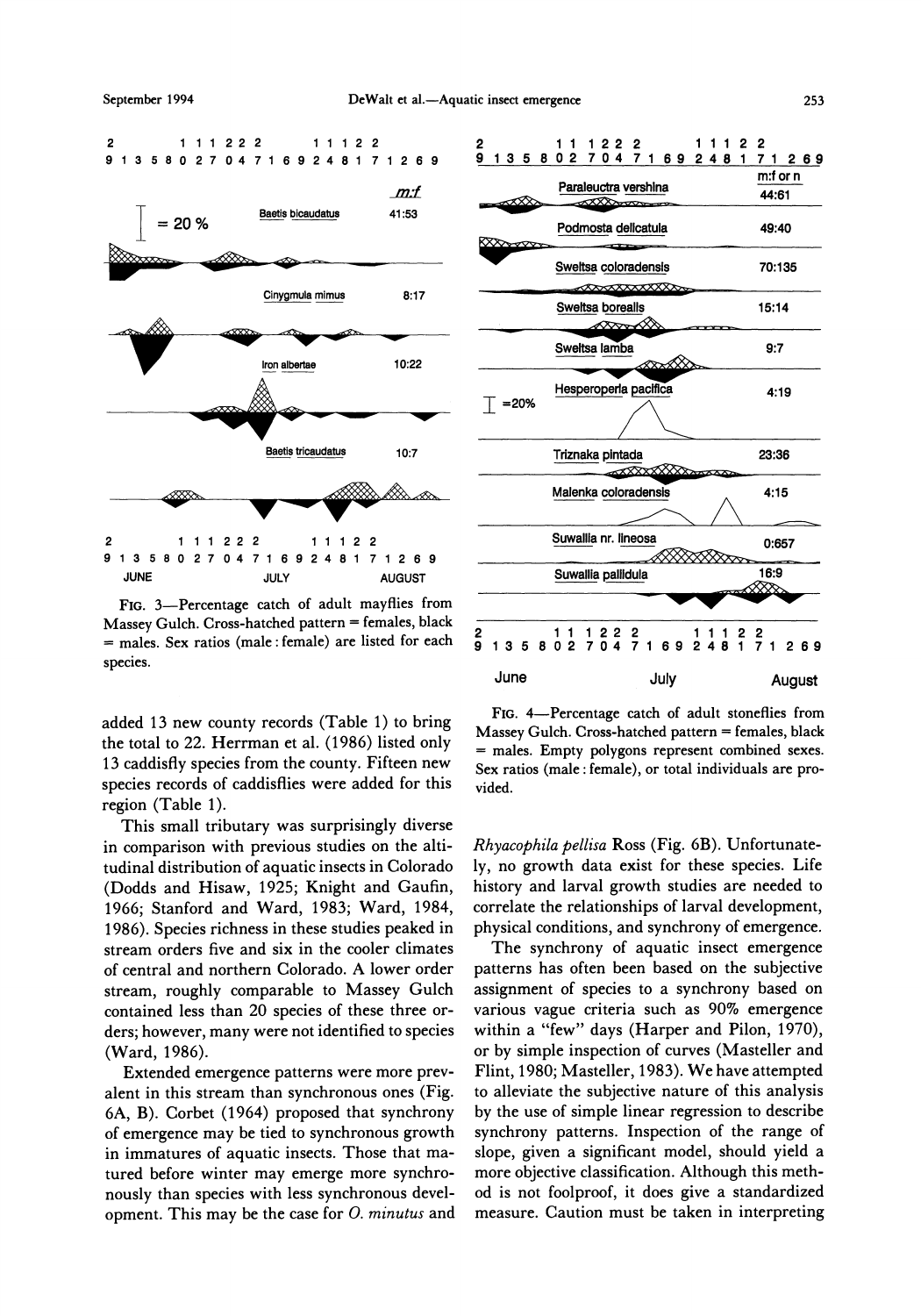

**FIG. 5-Percentage catch of adult caddisflies from Massey Gulch. Cross-hatched pattern = females, black = males. Sex ratios (male: female) are listed for each species.** 

**emergence curves without additional life history information and with single-year data, since year and trap variance may be great (Harper and Pilon, 1970; Masteller and Flint, 1980; Masteller, 1983). However, in the present study, "patterns" and not quantitative features of emergence were used to describe synchrony; thus, year-to-year variation may be reduced since it is expected that qualitative features of synchrony are more robust than abundances. Analysis of synchrony using simple linear regression shows promise for the comparison of such year-to-year variation in** 



FIG. 6-A) Cumulative percentage emergence for **several extended emerging stoneflies and one mayfly species. B) Synchronous emerging caddisflies of Massey Gulch.** 

**emergence within species, possibly due to introduction of thermal effluents or yearly climate variation (DeWalt and Stewart, in press), or it may also be used to study pattern differences among species as was done here.** 

**Sex ratios were roughly equivalent for most of** 

**TABLE 2-Regression statistics and synchrony classification for seven species of aquatic insects from Massey**  Gulch. The last 10% of the emergence of *O. minutus* was truncated from the analysis in order to remove an **extended component of an otherwise synchronous emergence pattern.** 

| <b>Species</b>  | Davs | Slope | $R^2$ |        | Synchrony   |
|-----------------|------|-------|-------|--------|-------------|
| I. alberta      | 58   | 1.71  | 0.79  | 0.0001 | extended    |
| S. coloradensis | 55   | 2.29  | 0.95  | 0.0001 | extended    |
| S. lineosa      | 61   | 2.18  | 0.89  | 0.0001 | extended    |
| T. pintada      | 40   | 3.10  | 0.96  | 0.0001 | extended    |
| P. vershina     | 41   | 2.70  | 0.93  | 0.0001 | extended    |
| $O.$ minutus    | 32   | 4.2   | 0.76  | 0.0024 | synchronous |
| R. pellisa      | 20   | 6.22  | 0.92  | 0.0024 | synchronous |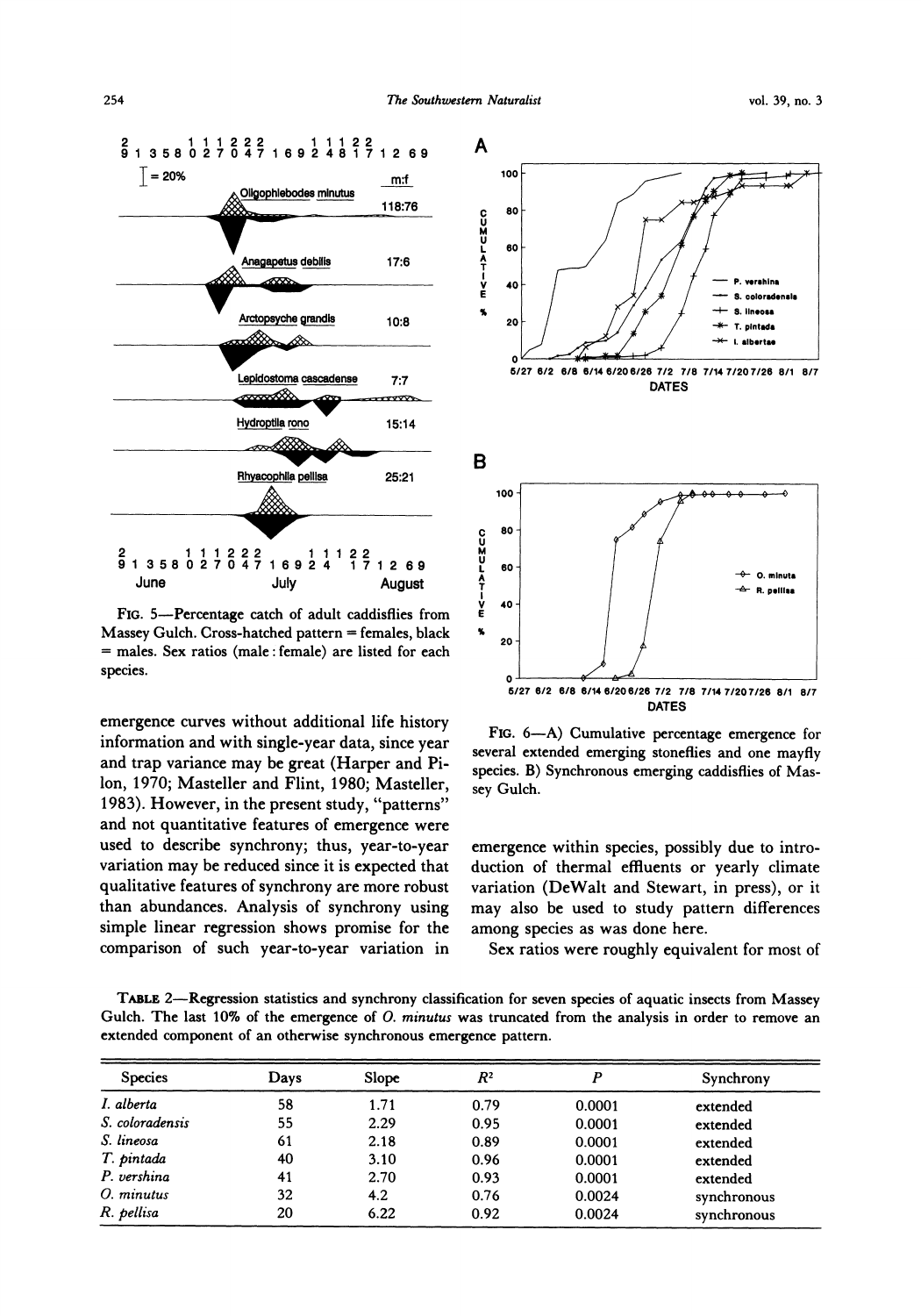**the 20 species presented in Figs. 3, 4, and 5, although some striking differences existed. Suwallia nr. lineosa had a sex ratio of 657 females. Sex-specific differences in emergence substrate preferentia, or adult behavior and habitat usage may explain this aberrant sex ratio. However, we expected some males to be caught with the combination of both emergence traps and sweepnetting. Parthenogenesis was another possibility, but no eggs were incubated to test this hypothesis. Parthenogenesis is an uncommon strategy among Plecoptera, but Harper (1973) provided some evidence for its occurrence in Paragnetina media (Walker).** 

**It is apparent that more study of aquatic insects is needed in the small streams of southern Colorado and the Southwest in general. This area represents the southernmost extension of many cordilleran species. These species have adapted to the conditions of high summer air temperatures, a combination of low annual rainfall, spontaneous spring discharge from high-elevation snowmelt, and possibly a relatively high historical frequency of fire modification of watersheds. Further documentation of aquatic insect biodiversity and distribution within the southern Rocky Mountain region will also contribute to the efforts to reconstruct post-glacial dispersals relative to southwestern North America (Stewart et al., 1974; Sargent et al., 1991). This area of Colorado is relatively pristine with low tourism due to its great distance from large population centers. Our study contributes to a baseline against which future changes in species richness of the orders can be measured.** 

**We thank the Conejos Peak District of the Rio Grande National Forest for providing living and laboratory space during the project. B. Moring and M. Moring assisted during the initial phase of the study. S. C. Harris, B. C. Kondratieff, and J. S. Weaver assisted with identification of caddisflies. The study was supported in part by the Faculty Research Fund of UNT and by National Science Foundation Grant BSR 8505881.** 

## **LITERATURE CITED**

- **BAUMANN, R. W., A. R. GAUFIN, AND R. F. SURDICK. 1977. The stoneflies (Plecoptera) of the Rocky Mountains. Mem. Amer. Entomol. Soc., 31.**
- **CORBET, P. S. 1964. Temporal patterns of emergence in aquatic insects. Canadian Entomol., 96:264-279.**

**DEWALT, R. E., AND K. W. STEWART. In press. Life** 

**histories of stoneflies (Plecoptera) in the Rio Conejos of southern Colorado. Great Basin Nat.** 

- **DODDS, G. S., AND F. L. HISAW. 1925. Ecological studies on aquatic insects. IV. Altitudinal range and zonation of mayflies, stoneflies and caddisflies in the Colorado Rockies. Ecology, 6:380-390.**
- **GRANT, P. R., AND R. J. MACKAY. 1969. Ecological separation of systematically related stream insects. Canadian J. Zool., 47:691-694.**
- **HARPER, P. P. 1973. Emergence, reproduction and growth of setipalpian Plecoptera in southern Ontario. Oikos, 24:94-107.**
- **HARPER, P. P., AND J. PILON. 1970. Annual patterns of emergence of some Quebec stoneflies (Insecta: Plecoptera). Canadian J. Zool., 48:681-694.**
- **HERRMAN, S. J., D. E. RUITER, AND J. D. UNZICKER. 1986. Distribution and records of Colorado Trichoptera. Southwestern Nat., 31:421-457.**
- **KNIGHT, A. W., AND A. R. GAUFIN. 1966. Altitudinal distribution of stoneflies (Plecoptera) in a Rocky Mountain drainage system. J. Kansas Entomol. Soc., 39:668-675.**
- **MASTELLER, E. C. 1983. Emergence phenology of Plecoptera from Sixmile Creek, Erie County, Pennsylvania, USA. Aquat. Insects, 5:1-8.**
- **1993. Comparison of tropical and temperate emergence phenology of aquatic insects from Puerto Rico and Pennsylvania. J. Kansas Entomol. Soc., 66:192-199.**
- **MASTELLER, E. C., AND O. S. FLINT, JR. 1980. Emergence phenology of Trichoptera from Sixmile Creek, Erie County, Pennsylvania, U.S.A. Aquat. Insects, 2:197-210.**
- **MCCAFFERTY, W. P., R. DURFEE, AND B. C. KONDRA-TIEFF. 1993. Colorado mayflies (Ephemeroptera): an annotated inventory. Southwestern Nat., 38:252- 274.**
- **NELSON, C. E., AND R. W. BAUMANN. 1989. Systematics and distribution of the winter stonefly genus Capnia (Plecoptera: Capniidae) in North America. Great Basin Nat., 49:289-366.**
- **SARGENT, B. J., R. W. BAUMANN, AND B. C. KONDRA-TIEFF. 1991. Zoogeographic affinities of the Nearctic stonefly fauna of Mexico. Southwestern Nat., 36:323-331.**
- **SHELDON, A. L., AND S. G. JEWETT. 1967. Stonefly emergence in a Sierra Nevada stream. Pan-Pac. Entomol., 43:1-8.**
- **STANFORD, J. A., AND J. V. WARD. 1983. Insect species diversity as a function of environmental variability and disturbance in stream systems. Pp. 265-278, in Stream ecology: application and testing of general ecological theory (J. R. Barnes and G. W. Minshall, eds.). Plenum Press, New York.**
- **STARK, B. P., B. R. OBLAD, AND A. R. GAUFIN. 1973a. An annotated list of the stoneflies (Plecoptera) of Colorado, Part I. Entomol. News, 84:269-277.** 
	- **.1973b. An annotated list of the stoneflies**